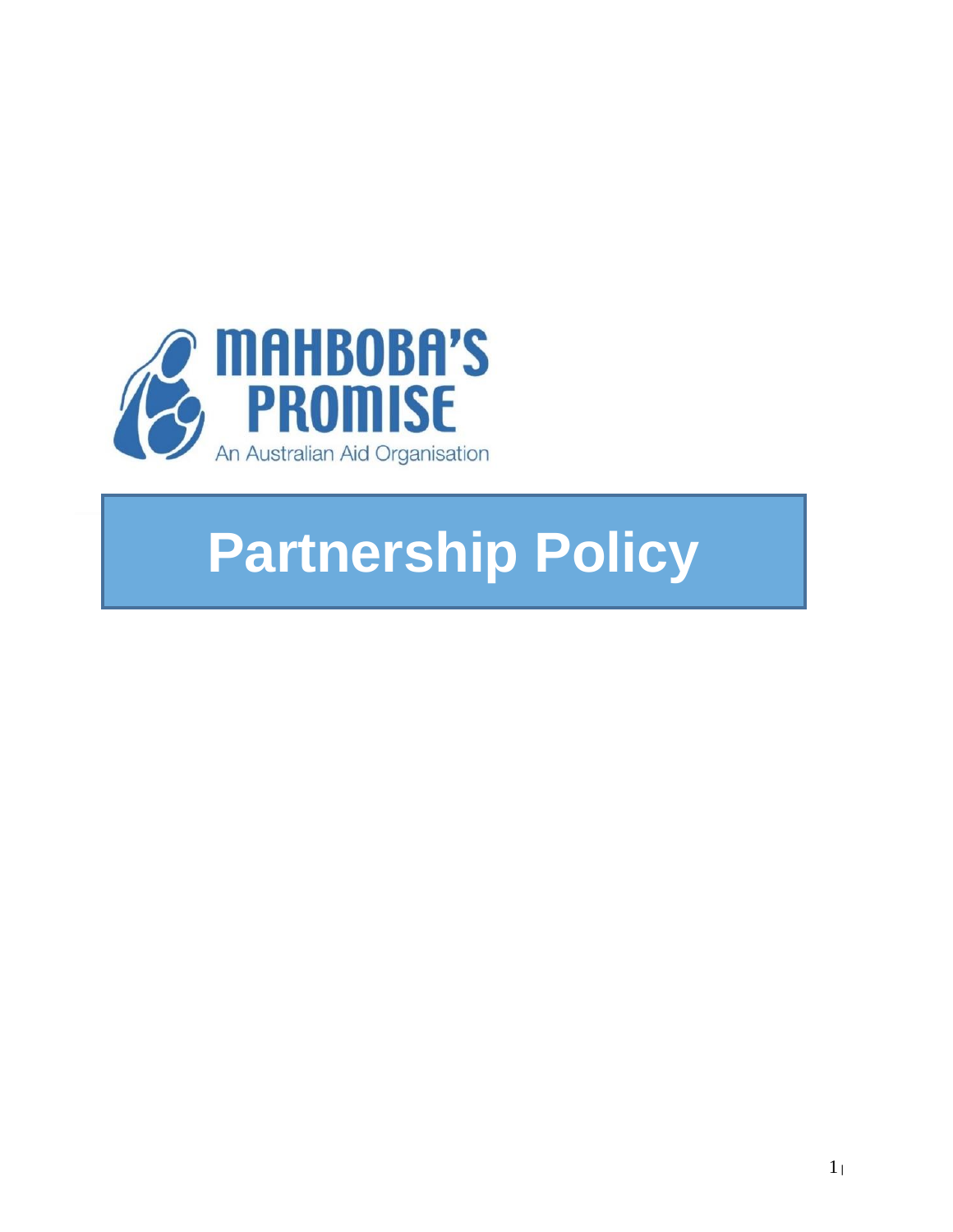# **1. Objective**

The purpose of Mahboba's Promise partnerships is to empower communities to lift themselves out of poverty through establishing best practice, participatory partnerships with like-minded individuals and groups. We are committed to building the capacity of the local development agencies with whom we partner. In order to ensure their development activities are as sustainable and effective as possible. We engage with mutual respect in partnerships of mutual accountability, in which all parties have clearly articulated obligations and responsibilities.

Accountability to the local people Afghanistan is our highest priority as any partnership has the ultimate goal of assisting in the development of Afghanistan. By using the following criteria, it is hoped that MP will be able to achieve far-reaching development outcomes within Afghanistan.

# **2. Scope of the Policy**

The Policy covers all partnerships undertaken by Mahboba's Promise in Australia and overseas.

This policy applies to all MP Board Directors, staff and volunteers and extends to MP partners and associated implementing organisations within Australia or overseas.

# **3. Policy**

Prior to commencing a new partnership, Mahboba's Promise must ensure that the individual or organisation it is partnering with is committed to the same principles, values and goals as Mahboba's Promise. Mahboba's Promise must also determine the potential partner's capacity to conduct activities in a manner that is compliant with Australian and Afghan laws, ACFID and ACBAR Codes of Conduct and the determined funding agreement.

To determine this capacity, the following criteria must be addressed, either through a written agreement or interview and relevant background search. If a partner is unable to accept and perform these criteria to an acceptable level as determined by Mahboba's Promise, then Mahboba's Promise will be unable to enter into a professional partnership with them.

## **4. Assessment of potential partners**

There are many examples of experienced and sophisticated formal and informal partnerships, networks and alliances (hereon referred to as 'partnerships') operating within Mahboba's Promise. These partnerships are characterised by a high degree of integration and collaboration with regard to the planning, management and provision of services, and as a vehicle for driving initiatives.

A partnership is defined as a joint working arrangement where the partners:

- are independent legitimate bodies;
- agree to cooperate to achieve common goals;
- create an accountable organisational structure or process to achieve outcomes and financially transparent;
- accept shared responsibility for decision making and the delivery of actions and outcomes;
- plan and implement a jointly agreed plan with joint resources; and
- share relevant information, pool risks and rewards.

Mahboba's Promise is committed to ensuring our partners, including prospective partners, are operating in accordance with standard notions of good practice and international norms. Our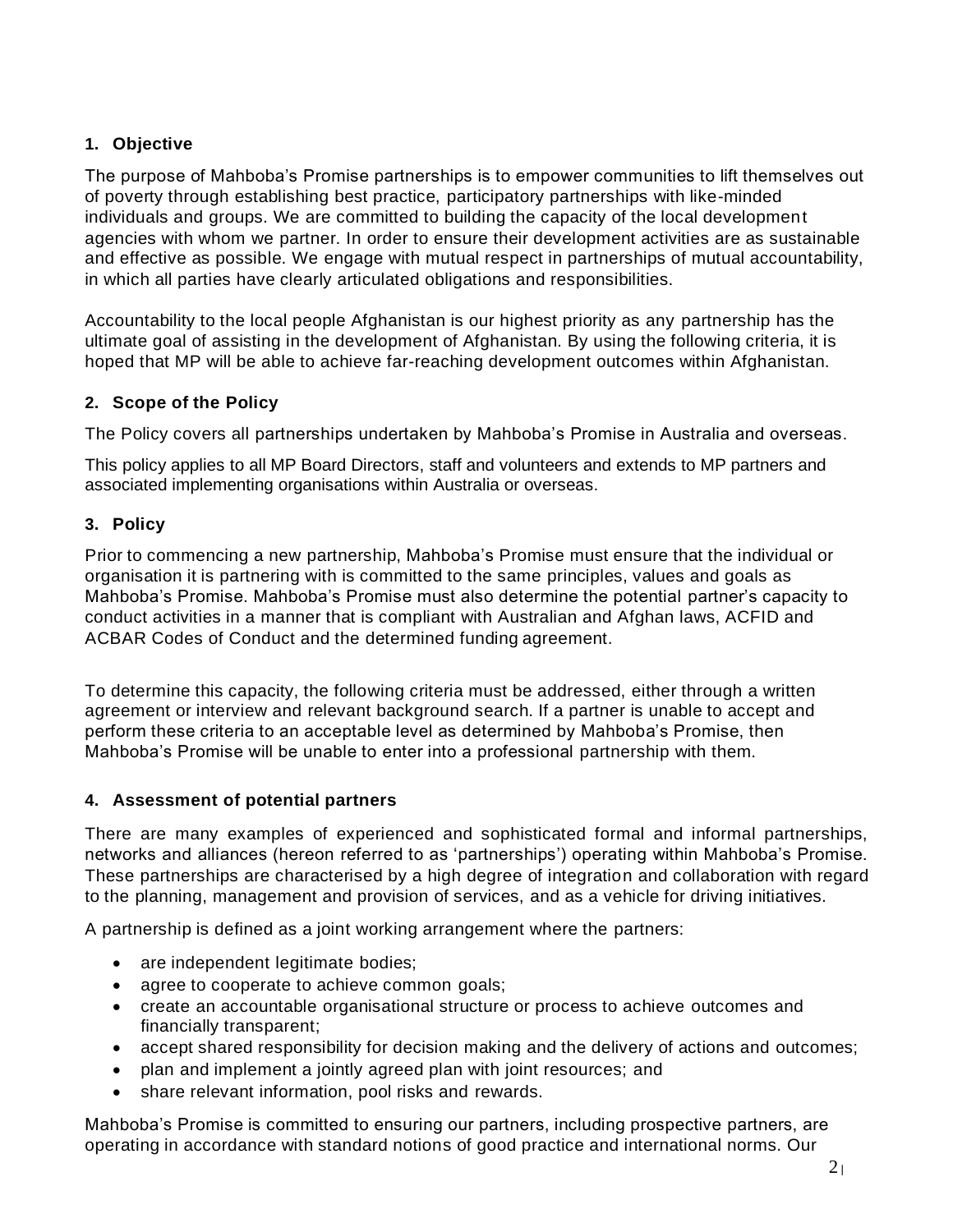procedure to ensure this commitment is guided by the ACFID Due Diligence Assessment Tool Kit which we have adopted as our standard process subject to half yearly audit and compliance with operative partnerships at the time.

In addition to this, Mahboba's Promise continually refers to and has adopted the ACFID Guidance on Collaboration and Partnerships document to underpin our Partnership policy.

The following questions should be asked of any potential partner prior to beginning a working relationship:

- Is the partner supportive of a holistic approach to development in Afghanistan? And shares MP's objectives and understands vision, mission and values
- is not on the DFAT and National Security Australia lists of terrorist organisations and proscribed persons or entities
- Are they able to make a long-term commitment to MP and/or development work in Afghanistan?
- Is the partner willing to undergo monitoring and evaluation of their work both internally and by MP to ensure that activities undertaken by the partner are in line with the agreed upon objectives, relevant laws and Codes of Conduct?
- Does the partner have the capabilities and knowledge to undertake the work needed? If not, is it possible to build on the capacity and knowledge of the potential partner to ensure they can effectively achieve the development outcomes?
- Does the organisation have a proven track record of effective child protection work?
	- $\circ$  If there is any doubt in the capabilities of the partner to promote child protection at all times the partnership will not be possible
	- o The Partner must read, understand and sign the Mahboba's Promise Child Protection Policy and Code of Conduct and agree to adhere to the CPP at all times.
- promotes greater equality within staff, partners and community
- Commitment to prevent Sexual exploitation within staff, partners and community
- promotes equal participation of people with a disability or marginalised groups
- Is the potential partner, or any parties they engage with, affiliated with any terrorist organisation or linked terrorist activities? -They must denounce terrorism in any form and sign and actively uphold the Mahboba's Promise Counter Terrorism policy in their work
- Do they have mechanisms in place to appropriately manage the financial aspect of the project if necessary? How will they do this? Report any fraud, corruption, money laundering and violation of Australian Government sanctions and fully comply with Mahboba's Promise Control of Funds Policy
- Can they guarantee funds will be used for the agreed purpose only and will not be used for nondevelopment work? How do they plan to demonstrate this during the partnership?
- Can they disclose to Mahboba's Promise the names and details of any sub-partners they plan to use during the partnership period? If not, why not?

Partners must also agree to the following:

- The partner will not in any way discriminate based on age, gender, religion, ethnicity, physical or intellectual ability or political affiliation, access to the work/program/project – access will be prioritised to ensure that those who are most in need.
- They will support MP's vision and mission for Afghanistan.
- They will adequately document relevant information and produce this to MP when necessary to assist in evaluating the effectiveness of development work.
- The partner agrees to focus wholly on development work during the partnership contract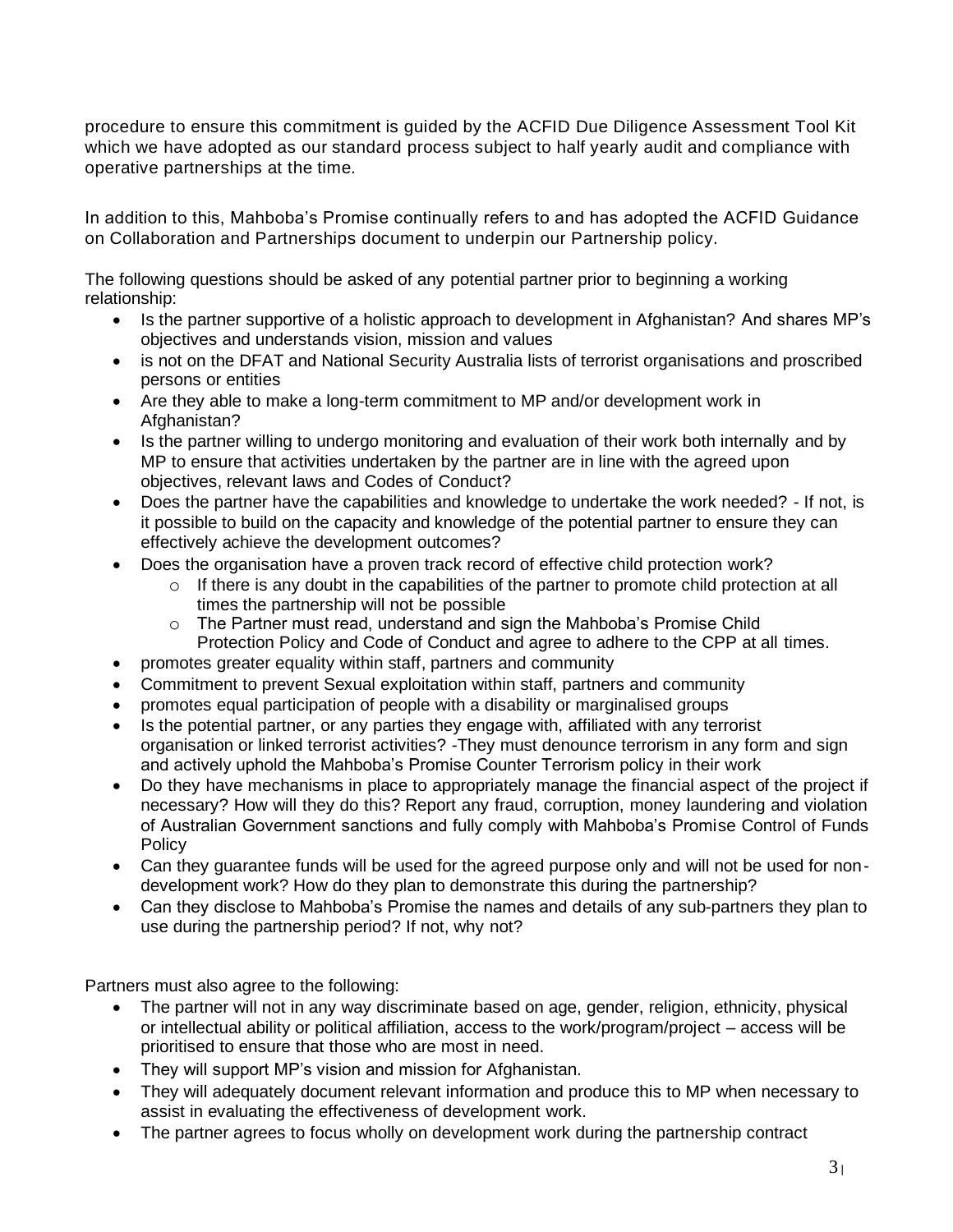unless otherwise directed to do so.

- Promoting any agenda (religious, political or other) will not be tolerated by MP.
- Ensure that partner organisations maintain environmental sustainability through safe practices which are in line with country guidelines
- Complies with all requirements of the ACFID Code of Conduct as required from time to time.
- The partner will implement development work in a legal manner; this includes funding and tax laws.
- Partners will strive to maintain transparency in all work with MP.

## **5. Partner Capacity Assessments**

Sustainability is one of MP's values, fostering self-reliance through comprehensive evidence-based projects. Prior to the commencement of each project, MP conducts a partner capacity assessment. The assessment ensures that the project to be conducted is meeting the needs of the partner country and partner organisation. The assessment also ensures that the project will address cross cutting issues such as gender, people with disabilities and child protection. The information gathered through the capacity assessment is used to develop the project design.

## **6. Reviews**

Throughout each project, opportunities are available to review project activities, implement recommendations and make changes to future projects. This review allows for ongoing collaboration and reflection by all partners to support mutual learning and suitable capacity building.

#### **7. Grievances**

MP recognises the rights of individuals and partner organisations to lodge a grievance and have it resolved quickly and fairly. To enable MP to conduct an investigation into a grievance, the organisation is reliant upon the in-country contact to liaise with the individual lodging the grievance. The involvement of an in-country contact in this process ensures the matter is handled sensitively and comfortably in line with cultural sensitivities. The in-country contact liaises with the MP Executive Officer who (in line with the Grievance Policy) compiles a report and makes a recommendation to the Board.

#### **8. Review**

The MP Partnership Policy is reviewed on an annual basis.

#### **9. Resources**

ACFID Code of Conduct Quality Principle: Development and humanitarian responses enable sustainable change through the empowerment of local actors and systems.

ACFID Code of Conduct Commitments 1.5, 5.1, 5.2 and 5.3 Sight For All Constitution Sight For All Mission Statement [www.dfat.gov.au](http://www.dfat.gov.au/)

Related MP Documents:

- Counter Terrorism Policy
- Child Protection Policy
- Child Protection Code of Conduct